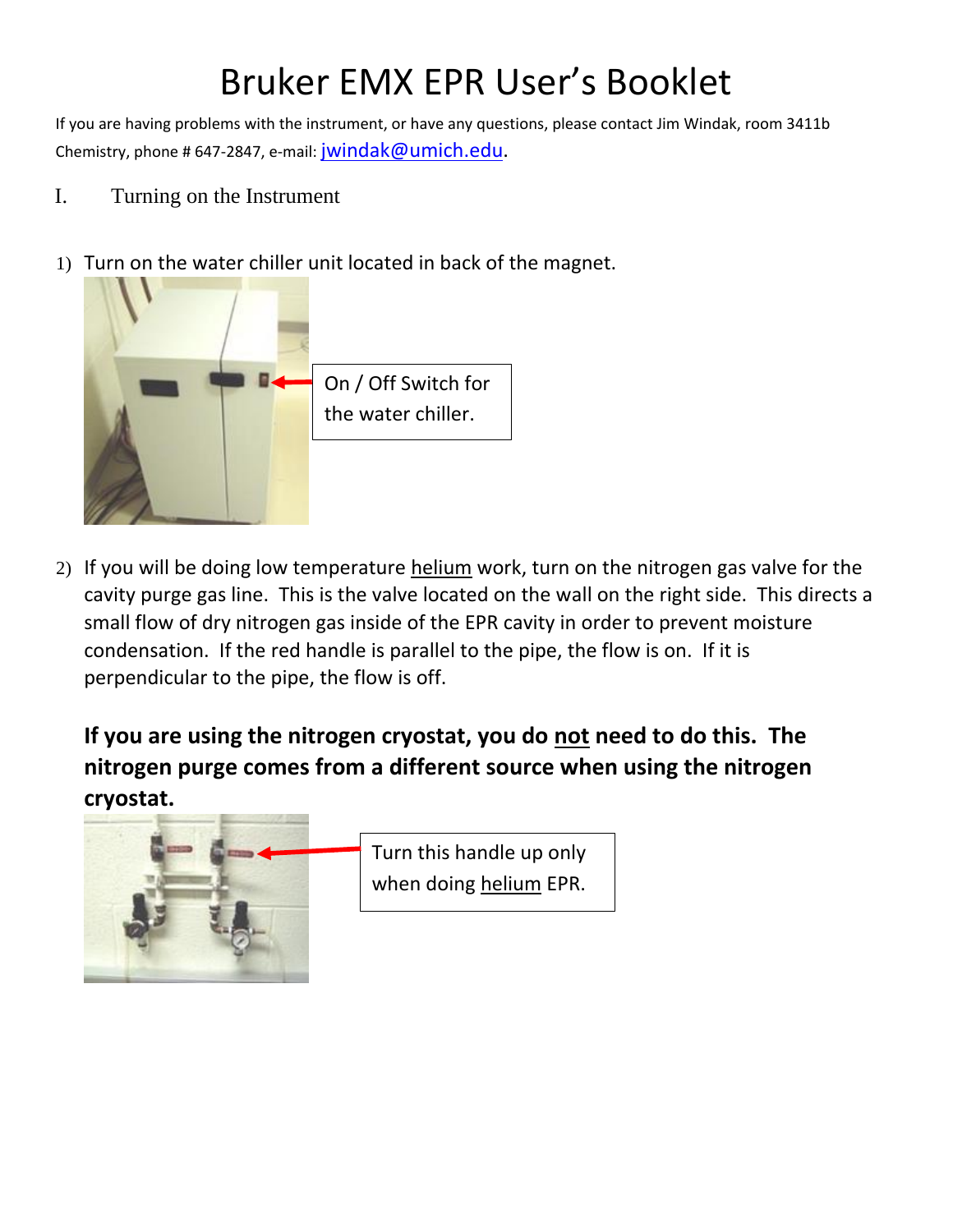3) Turn on the "Electric On" button located on the front of the magnet power supply. The five LED's located on the front will all turn on, and then they should all turn off after approx. 20 seconds. If they do not all turn off, then there is a problem, and you should please contact me. After all of the LED's turn off, you should press the green button to turn on the magnet current.



4) Turn on the power switch for the instrument electronics, located on top of the electronics module.



1) Double-click on the LSA Chemistry Recharge icon:

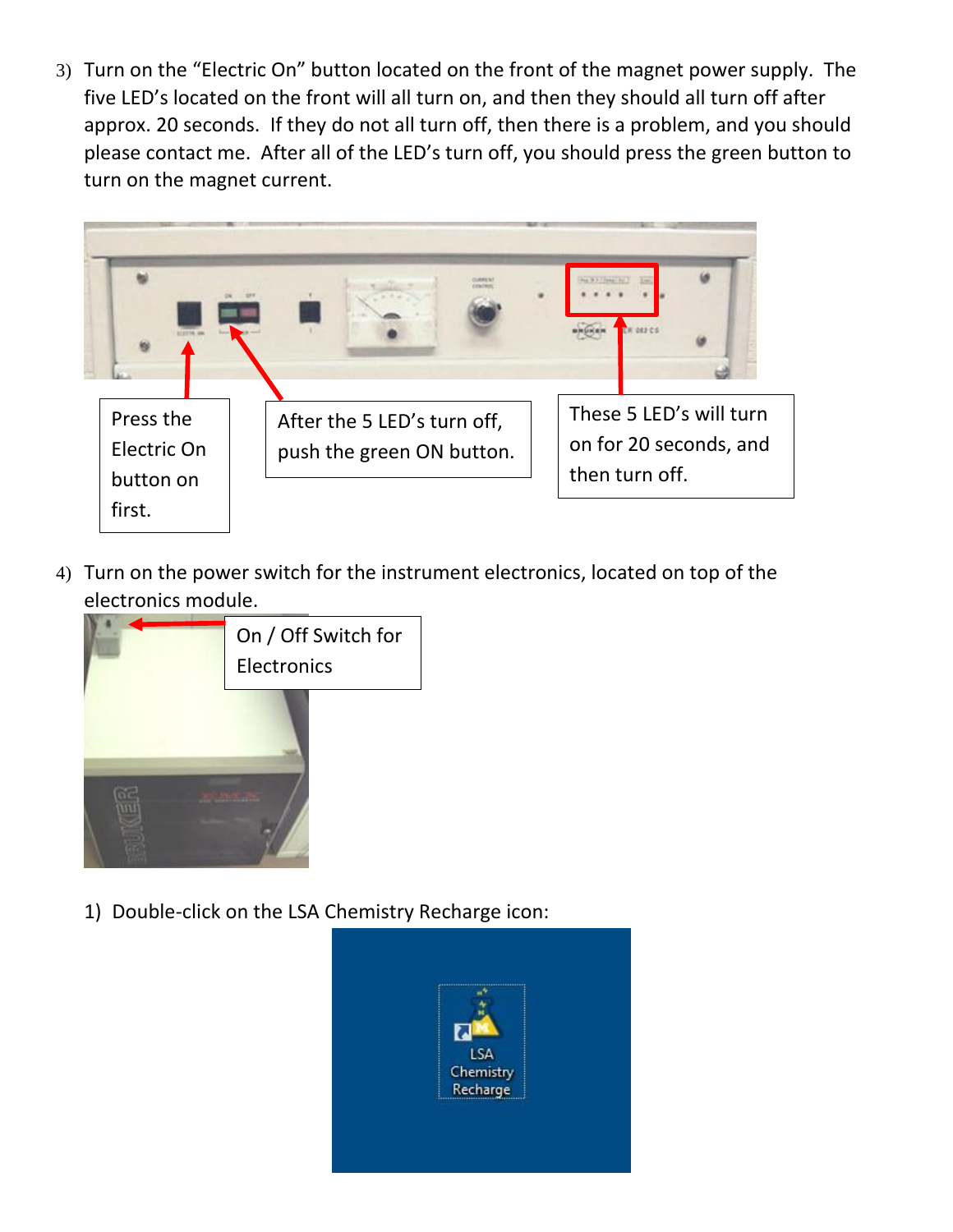Type in your uniquename, your PI's uniquename, and your short-code account number and click Ok:

| Help                       |                       |
|----------------------------|-----------------------|
| General Information        |                       |
| Instrumentation Name       | <b>TOF</b>            |
| Computer Name              | TOF-PC                |
| U-M Affiliation            | O Internal C External |
| Uniqname                   | jwindak               |
| <b>Account Information</b> |                       |
| PI Uniqname                | steventi              |
| Shortcode                  | 199990                |

The WinEPR data acquisition software will then automatically come up.

II. Tuning the Cavity

Before you run each sample, you must tune the cavity.

1) If the Microwave Bridge Control dialog box is not already open, you can open it by clicking on the "MW" button on the toolbar.

| <b>WinEPR Acquisition - Microwave Bridge Control</b> | Yew Options Window Help                                        |                    |                              |              |                                                                                                                                                                     |                                                           |                                            |                                                                                                    | $-10 \times$ |
|------------------------------------------------------|----------------------------------------------------------------|--------------------|------------------------------|--------------|---------------------------------------------------------------------------------------------------------------------------------------------------------------------|-----------------------------------------------------------|--------------------------------------------|----------------------------------------------------------------------------------------------------|--------------|
| NG H<br>D                                            | $\circ x \circ x = 1$                                          |                    |                              |              | <b>Receiver Level</b>                                                                                                                                               |                                                           |                                            | □□□○○ ※ □ 人 ※ ● w 1 □ ■○◎ 圖圖                                                                       |              |
| Microwave Bridge Control                             | Frequency:<br><b>Attenuation:</b><br>Power:<br><b>Q-Value:</b> | 0.00<br>60<br>1000 | GHz<br>d <sub>B</sub><br>rNV | AFC<br>Diode | <b>Hall Field</b><br>480.000 G                                                                                                                                      |                                                           |                                            | Clicking on the MW button will<br>open the Microwave Bridge<br>Control, if it is not already open. |              |
|                                                      |                                                                |                    |                              |              | <b>Operating Mode:</b><br>G Stand By<br>$C$ Tupe<br>C Operate<br>Mode Zooming<br>$\overline{\mathbf{z}}$<br>Tuning<br>3 Auto Tune   ?<br>O Fine Tune<br>Stop Tuning | Frequency:<br>п<br>Bias:<br>н<br>Signal Phase: 34.8%<br>₫ | 27.8%<br>픠<br>46.4%<br>$\overline{.}$<br>끄 | Attenuation:<br>$60$ $\Rightarrow$<br>曲<br><b>Inc.</b><br>$+1$<br><b>Options</b>                   |              |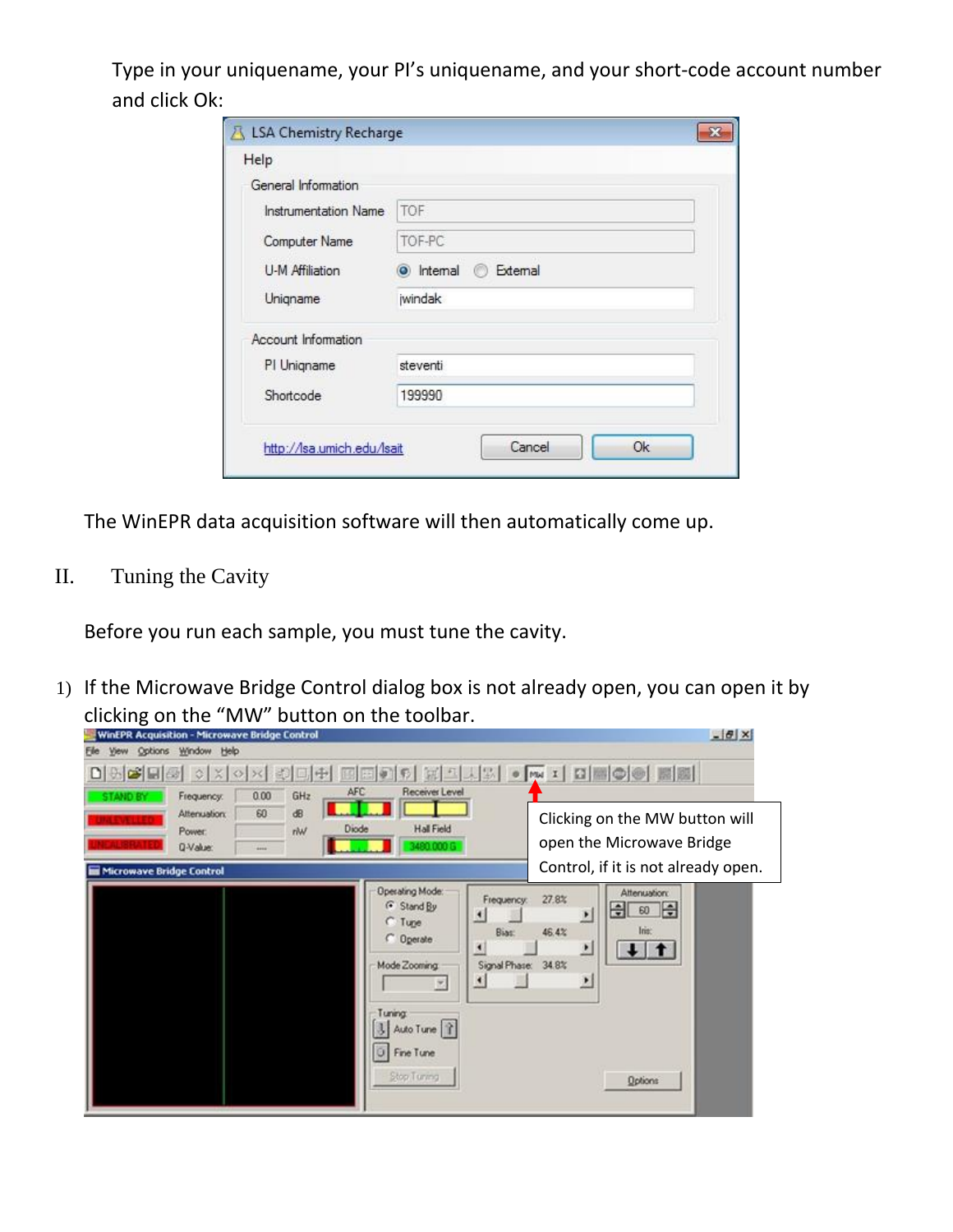2) Click on the Tune button, and lower the attenuation setting to 30. You should see a dip in the display. If you do not, then you need to adjust the microwave frequency so that you see the dip in the middle of the display. As a guide, an empty cavity will tune around 9.78 Ghz. A cavity with the Helium cryostat installed will tune around 9.45 Ghz, and a cavity with the nitrogen gas cryostat installed will tune around 9.28 Ghz. Adjust the frequency so that the dip is exactly centered on the green line.



Please note:

When adjusting the Frequency, clicking on the  $\blacksquare$  and  $\blacksquare$  buttons will adjust the frequency slowly.

Clicking on the space in the slider will adjust the frequency faster.

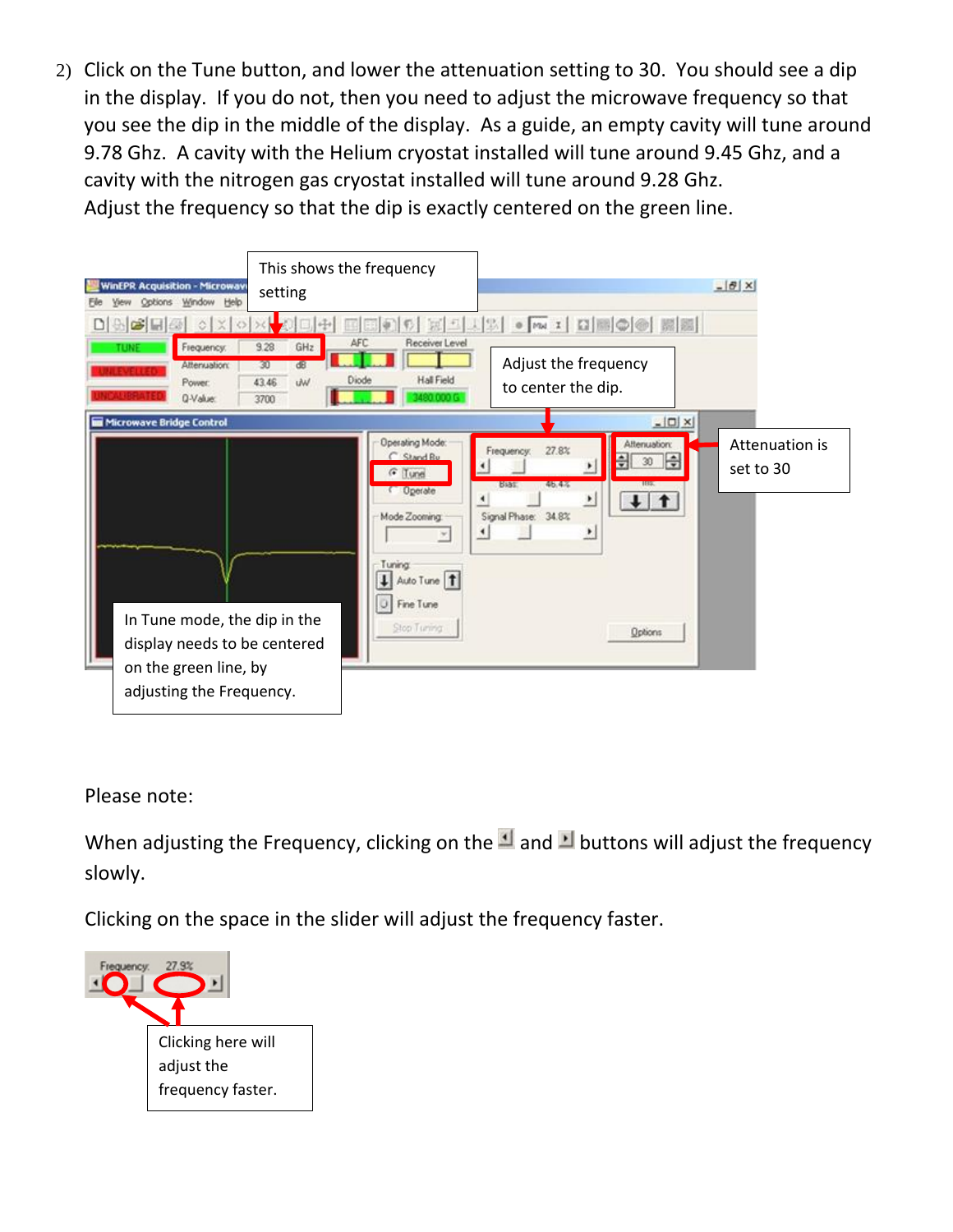3) Next, click on Operate.

Set the Attenuation to 50.

Adjust the Bias in order to center the black line on the Diode display.

| <b>WinEPR Acquisition - Microwave Bridge Control</b><br>Options Window Help |          |     |        |                                                                                                                           |                                                                                                                                                                                                                            | $-18$ $\times$ |
|-----------------------------------------------------------------------------|----------|-----|--------|---------------------------------------------------------------------------------------------------------------------------|----------------------------------------------------------------------------------------------------------------------------------------------------------------------------------------------------------------------------|----------------|
| اتقا<br>$ \times $<br>$\Diamond$                                            | >1<br>32 | 一   |        |                                                                                                                           | ELR . NIBOO HE                                                                                                                                                                                                             |                |
| Frequency:                                                                  | 9.29     | GHz | AFC    | Receiver Level                                                                                                            |                                                                                                                                                                                                                            |                |
| <b>Alteriuation:</b>                                                        | 50       | ďB  |        |                                                                                                                           |                                                                                                                                                                                                                            |                |
| Power:                                                                      | 2.017    | W   | Diode  | <b>Hall Field</b>                                                                                                         |                                                                                                                                                                                                                            |                |
| <b>RRATED</b><br>Q-Value:                                                   | 3900     |     |        | 490.000 G                                                                                                                 |                                                                                                                                                                                                                            |                |
| <b>Microwave Bridge Control</b>                                             |          |     |        |                                                                                                                           | $-10x$                                                                                                                                                                                                                     |                |
|                                                                             |          |     | Tuning | <b>Operating Mode:</b><br>C Stand By<br>C Tune<br>G Operate<br>Mode Zooming:<br>Auto Tune   ?<br>Fine Tune<br>Stop Tuning | Attenuation:<br>28.3%<br>Frequency:<br>$50$ $\Rightarrow$<br>H÷<br>48.2%<br><b>Bias:</b><br>Δ<br>$\cdot$<br>P.<br>Adjust the Bias in order to<br>center the black line on the<br>Diode display at an<br>Attenuation of 50. |                |

4) Decrease the Attenuation to 40.

If the Diode meter is not centered, center it by adjusting the **Iris**. Do not center it by adjusting the bias. The bias is used to center the Diode meter *only* at an attenuation of 50, and at no other time. At all other attenuations, the diode meter is centered by adjusting the Iris.

Repeat this procedure at an Attenuation of 30, then 20, and then 10.

|                                     | <b>WinEPR Acquisition - Microwave Bridge Control</b>    |                             |                   |              |                                                                                |                                                                                    |                                                                                      | $- B $ X |
|-------------------------------------|---------------------------------------------------------|-----------------------------|-------------------|--------------|--------------------------------------------------------------------------------|------------------------------------------------------------------------------------|--------------------------------------------------------------------------------------|----------|
| View<br><b>DES</b>                  | Options Window Help<br>$\times$<br>$\circ$              | $56 - 57$                   |                   | 日中 国国の       |                                                                                |                                                                                    | 1 H H H H . • m : 미 H 이승   黑圈                                                        |          |
| 1939741<br><b>ALIRRATED</b>         | Frequency:<br><b>Attenuation:</b><br>Power:<br>Q-Value: | 9.29<br>10<br>20.17<br>3900 | GHz<br>dB<br>miss | AFC<br>Diode | <b>Receiver Level</b><br><b>Hall Field</b><br>3490 000 G                       |                                                                                    |                                                                                      |          |
| <b>III Microwave Bridge Control</b> |                                                         |                             |                   |              | <b>Operating Mode:</b><br>C Stand By<br>$C$ Tupe<br>G Operate<br>Mode Zooming: | 27.9%<br>Frequency.<br>×.<br>48.2%<br>Bias:<br>к<br>Signal Phase: 34.8%<br>$\cdot$ | $-10X$<br>Attenuation:<br>$10$ $\Rightarrow$<br>н<br>Inc.<br>2<br>$\overline{ }$     |          |
|                                     |                                                         |                             |                   |              | Tuning<br>J Auto Tune ?<br>Fine Tune<br>Stop Tuning                            |                                                                                    | Use the Iris to center the<br>Diode display at<br>attenuations of 40, 30, 20<br>& 10 |          |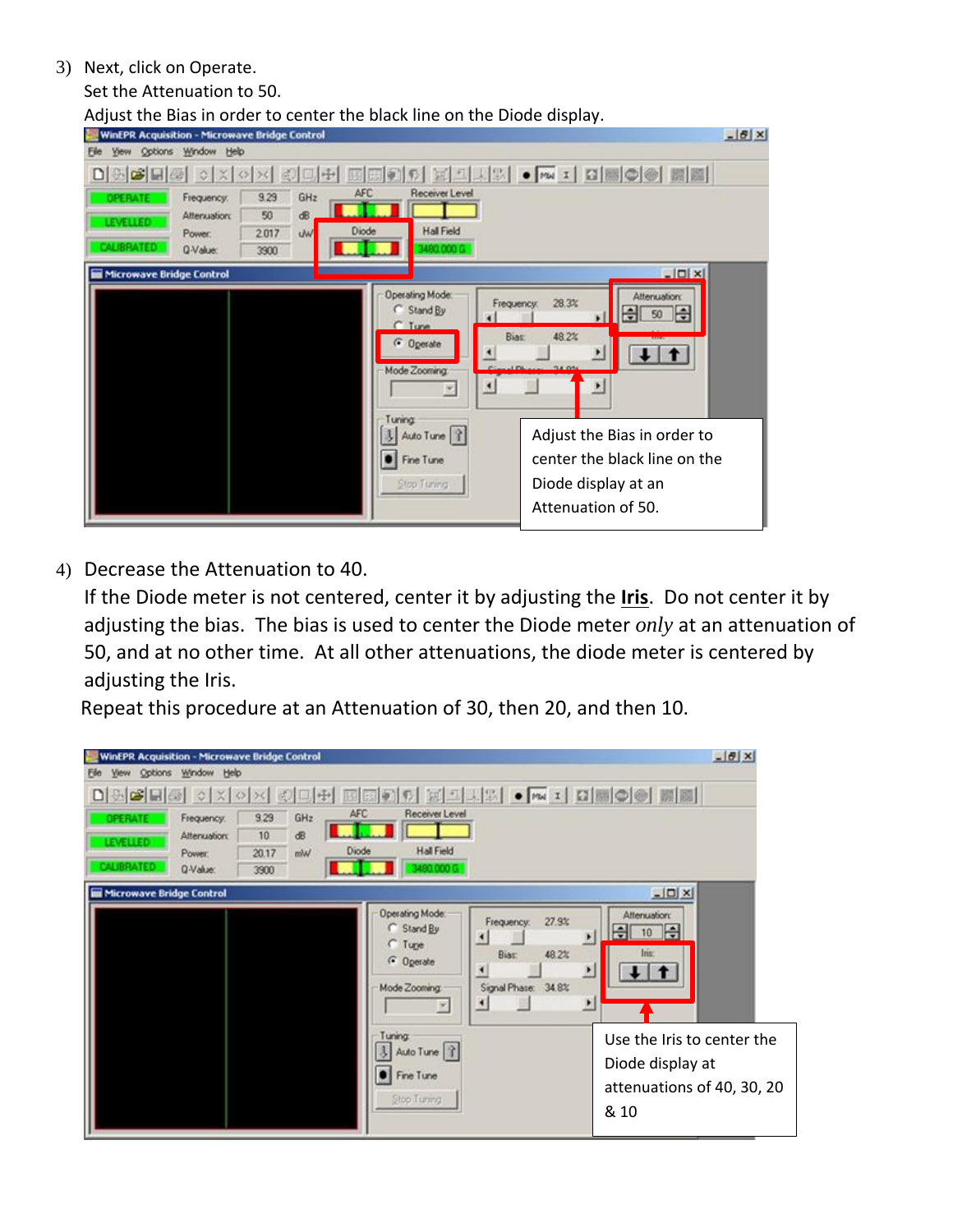5) Center the black line in the AFC meter by adjusting the Frequency very slowly, using the  $\blacksquare$  and  $\blacksquare$  buttons.

| inEPR Acquisition - Microwave Bridge Control                              |                                               |                                                                                                                                                                | $-18$                                                                                                                                      |
|---------------------------------------------------------------------------|-----------------------------------------------|----------------------------------------------------------------------------------------------------------------------------------------------------------------|--------------------------------------------------------------------------------------------------------------------------------------------|
| Options Window Help<br><b>View</b>                                        |                                               |                                                                                                                                                                | <b>エスタ • For :   ロ  国  ◎  ●    黒  園 </b>                                                                                                   |
| Frequency.<br><b>Attenuation:</b><br>Power:<br><b>IRRATED</b><br>Q-Value: | 9.29<br>GH<br>10<br>dB<br>20.17<br>mW<br>3900 | <b>AFC</b><br>eceiver Level<br>Hall Field<br><b>LANUAL</b><br>1490.000 G                                                                                       | Center the AFC meter by adjusting<br>the Frequency slowly, using the<br>arrow buttons.                                                     |
| <b>Microwave Bridge Control</b>                                           |                                               | <b>Operating Mode:</b><br>C Stand By<br>$C$ Tupe<br>Bias:<br>G Operate<br>Mode Zooming:<br>$\cdot$<br>因<br>Tuning<br>3 Auto Tune ?<br>Fine Tune<br>Stop Tuning | --<br>Attenuation:<br>27.9%<br><b>Atticy</b><br>$10$ $\Rightarrow$<br>쉭<br>48.2%<br>Ing<br>٠<br>Signal Phase: 34.8%<br>٠<br><b>Options</b> |

6) Fine-tune the signal phase, while at an attenuation of 10. This step only needs to be done once at the beginning of your session. After that, it should remain stable.

To do this, adjust the Signal Phase control by clicking in the space inside of the Signal Phase slider bar. Set it to where it will produce the largest (most rightward) movement of the black line on the Diode meter.

**Then, after making this adjustment, if the Diode meter is not centered, re-center it by adjusting the Iris.** 

| <b>WinEPR Acquisition - Microwave Bridge Control</b><br>Window Help<br>Options |                                                 |                                                                                      |                                                                                                                                                                                         | $-10x$ |
|--------------------------------------------------------------------------------|-------------------------------------------------|--------------------------------------------------------------------------------------|-----------------------------------------------------------------------------------------------------------------------------------------------------------------------------------------|--------|
|                                                                                |                                                 |                                                                                      | <b>エスト • mw : ロ国のの開闢</b>                                                                                                                                                                |        |
| Frequency.<br><b>Attenuation:</b><br>Power:<br>Q-Value:                        | 9.29<br>GHz<br>10<br>ďB<br>20.17<br>min<br>3900 | <b>Receiver Level</b><br>AFC<br><b>Hall Field</b><br>Diode<br>80.000 G               |                                                                                                                                                                                         |        |
| Microwave Bridge Control                                                       |                                                 | 3 C I<br>mating Mode:<br>Stand By<br>$C$ Tune<br>G Operate<br>Mode Zooming<br>Tuning | $-101 \times$<br>Attenuation:<br>27.9%<br>Frequency.<br>Н<br>10<br>$\left  \mathbf{A} \right $<br>۶<br>48.2%<br><b>Ing</b><br>Biast<br>$\blacktriangleleft$<br>٠<br>Signal Phase: 34.8% |        |
|                                                                                |                                                 | 3 Auto Tune ?<br><b>C</b> Fine Tune<br>Stop Tuning                                   | Adjust the Signal Phase to produce the<br>most rightward movement of the black line<br>on the Diode meter.                                                                              |        |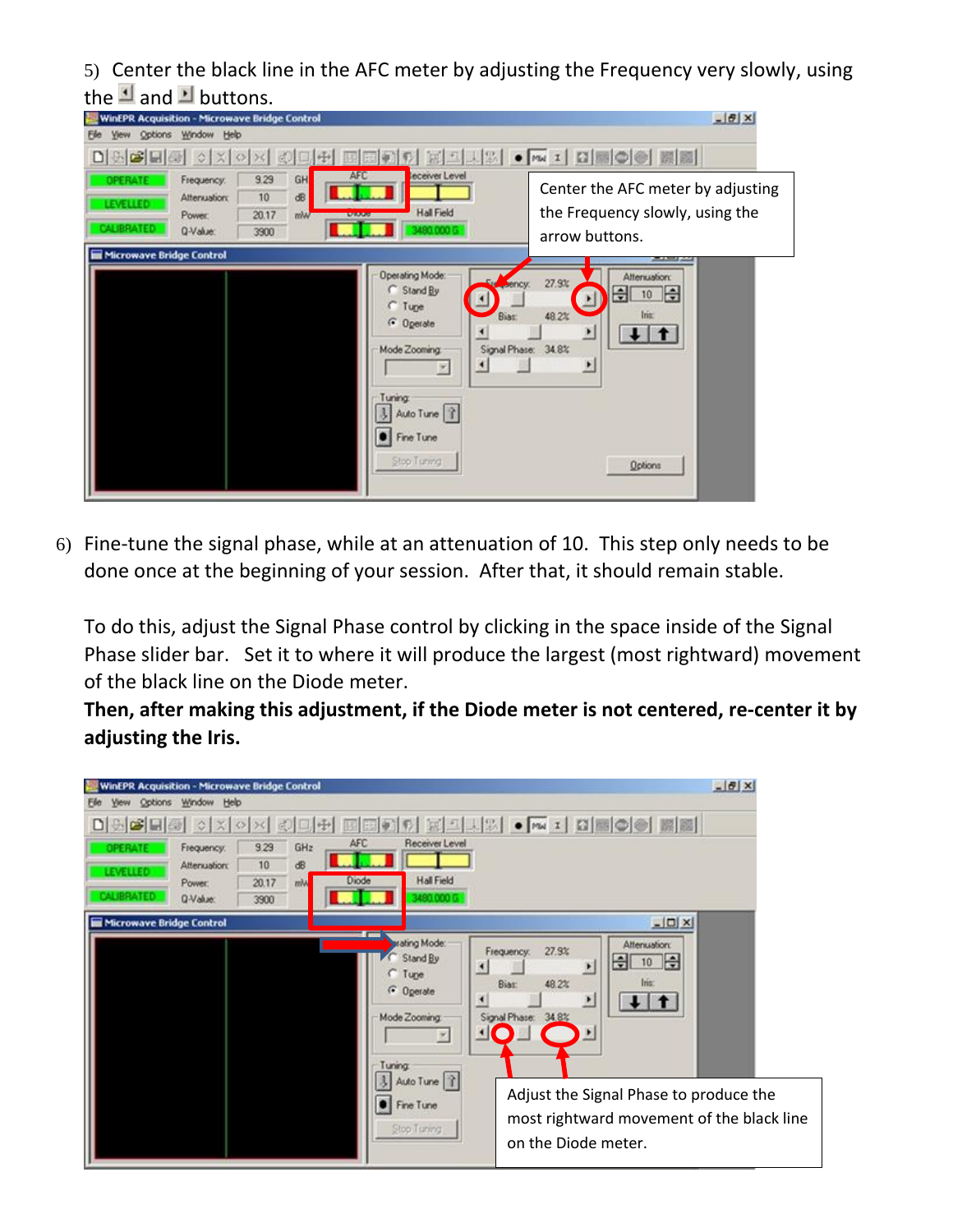Run a blank to show that the cavity is clean was not contaminated by the previous user. For the blank run, the attenuation should be set to 10. The default acquisition parameters should be used. Click on the spectrum window to make the window active,

and then click the Run button. If no spectrum window is present, click on the  $\Box$  icon on the toolbar.

| <b>WinEPR Acquisition - Microy</b> |
|------------------------------------|
| Options Window                     |
| 9. G                               |
|                                    |
| Clicking on the<br>icon            |
| will bring up a blank              |
| spectrum window, with              |
| default acquisition                |
| parameters.                        |

| <b>WinEPR Acquisition - Spectrum1</b>                            | Parameter Acquisition Processing View Options Window Help                                                                                                                                                                           | $-18$                                        |
|------------------------------------------------------------------|-------------------------------------------------------------------------------------------------------------------------------------------------------------------------------------------------------------------------------------|----------------------------------------------|
| Frequency.<br><b>Attenuation:</b>                                | <b>Receiver Level</b><br>AFC<br>9.29<br>GHz<br>50<br>d <sub>R</sub>                                                                                                                                                                 |                                              |
| Power:<br><b>TREATED</b><br>Q-Value:<br>Microwave Bridge Control | <b>Hall Field</b><br>Diode<br>2017<br><b>UW</b><br>1490 000 G<br>3900                                                                                                                                                               | Clicking on the Run<br>button will start the |
| Spectrum1<br>M0^31                                               | This is what a blank scan                                                                                                                                                                                                           | scan.                                        |
| $20 -$<br>10 <sub>10</sub>                                       | should look like.                                                                                                                                                                                                                   |                                              |
|                                                                  | <u>التارىبىيە ئويتىلارنى ئولان ئوراسىدى ئورىنى ئورىنى ئورىنى ئورىنى ئورىنى ئورىنى ئورىنى ئورىنى ئورىنى ئورىنى ئورىنى ئورىنى ئورىنى ئورىنى ئورىنى ئورىنى ئورىنى ئورىنى ئورىنى ئورىنى ئورىنى ئورىنى ئورىنى ئورىنى ئورىنى ئورىنى ئ</u> |                                              |
| $-10-$<br>$-20$                                                  |                                                                                                                                                                                                                                     |                                              |
| 1500<br>2000                                                     | 2500<br>3500<br>3000<br>4000<br>4500                                                                                                                                                                                                | 5000<br>[G]                                  |

After the scan is completed, go back to the Microwave Bridge Control box, and set the attenuation to 60. Then click on Standby.

**Please note: You must always set the attenuation to 60, before going to Standby.**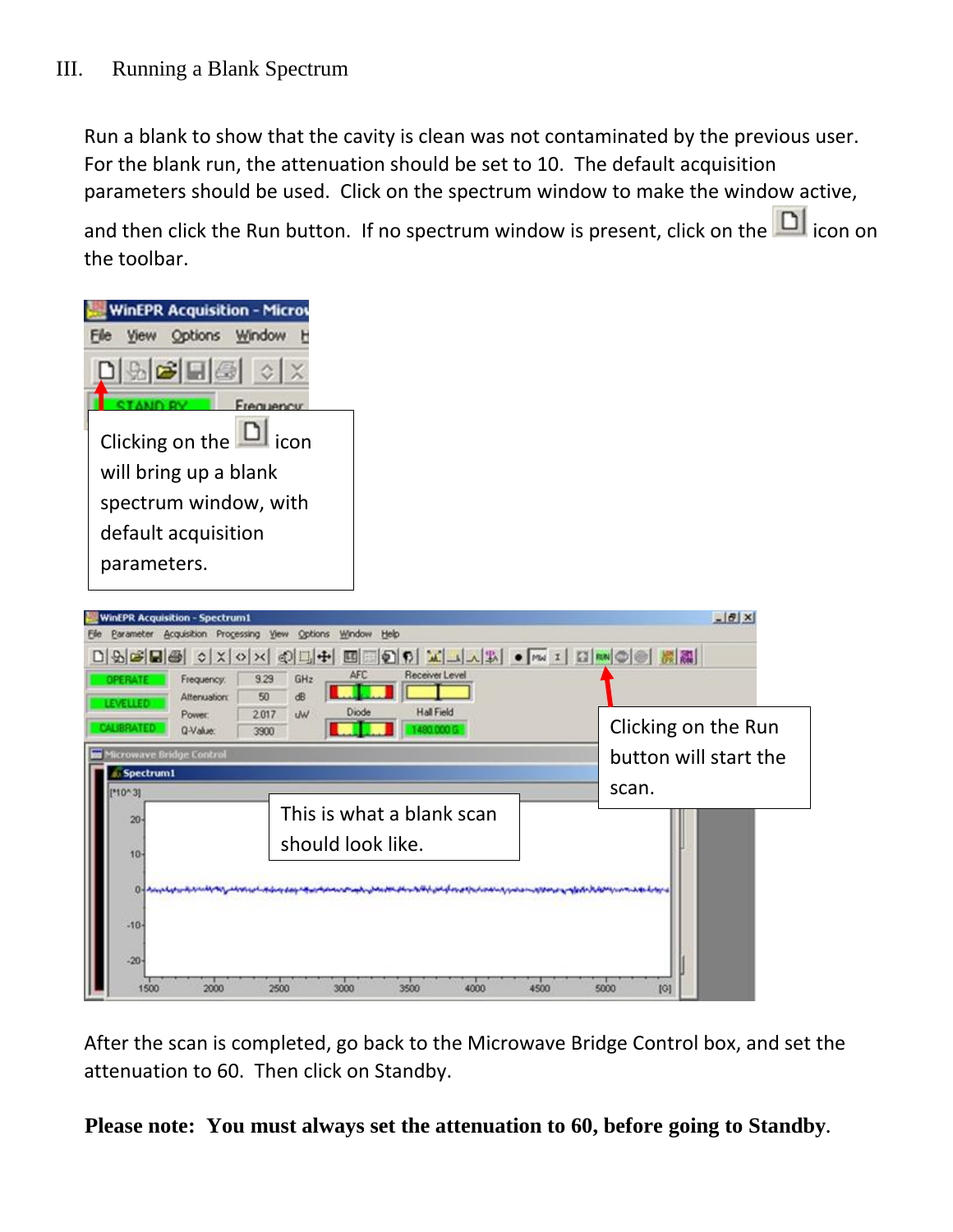## IV. Running Samples

**Please note: You must be extremely careful to avoid contaminating the cavity. Clean the outside of your sample tube with alcohol and Kim Wipes to make certain it is clean before inserting it into the cavity.** 

**Please note: Be certain that the microwave bridge is in the Standby mode whenever you are inserting or removing samples.** 

Please note that if you are running aqueous samples, the sample must either be frozen, or else if not frozen, then it must be run in a special flat cell in a TM-mode cavity. You cannot tune a cavity containing a standard 4 mm O.D. tube filled with liquid water. This also applies to other polar solvents.

If you are using the nitrogen gas cryostat, insert the sample so that it is centered in the middle of the resonator cavity, and then snug down the collet fitting at the top.

Use high quality 4 mm O.D. quartz tubes. Lower quality quartz may exhibit a small EPR background signal.

V. Setting Acquisition Parameters

When you click on the  $\Box$  icon on the far left of the toolbar, you will get a new spectrum window with the instrument acquisition parameters set to their default values. These are the parameters that we use for collecting blank scans both before and after using the EPR to check for cavity contamination.

You will need to change some of these parameters to suit your particular experiment. Do this by clicking on the Experiment Parameters button on the toolbar.

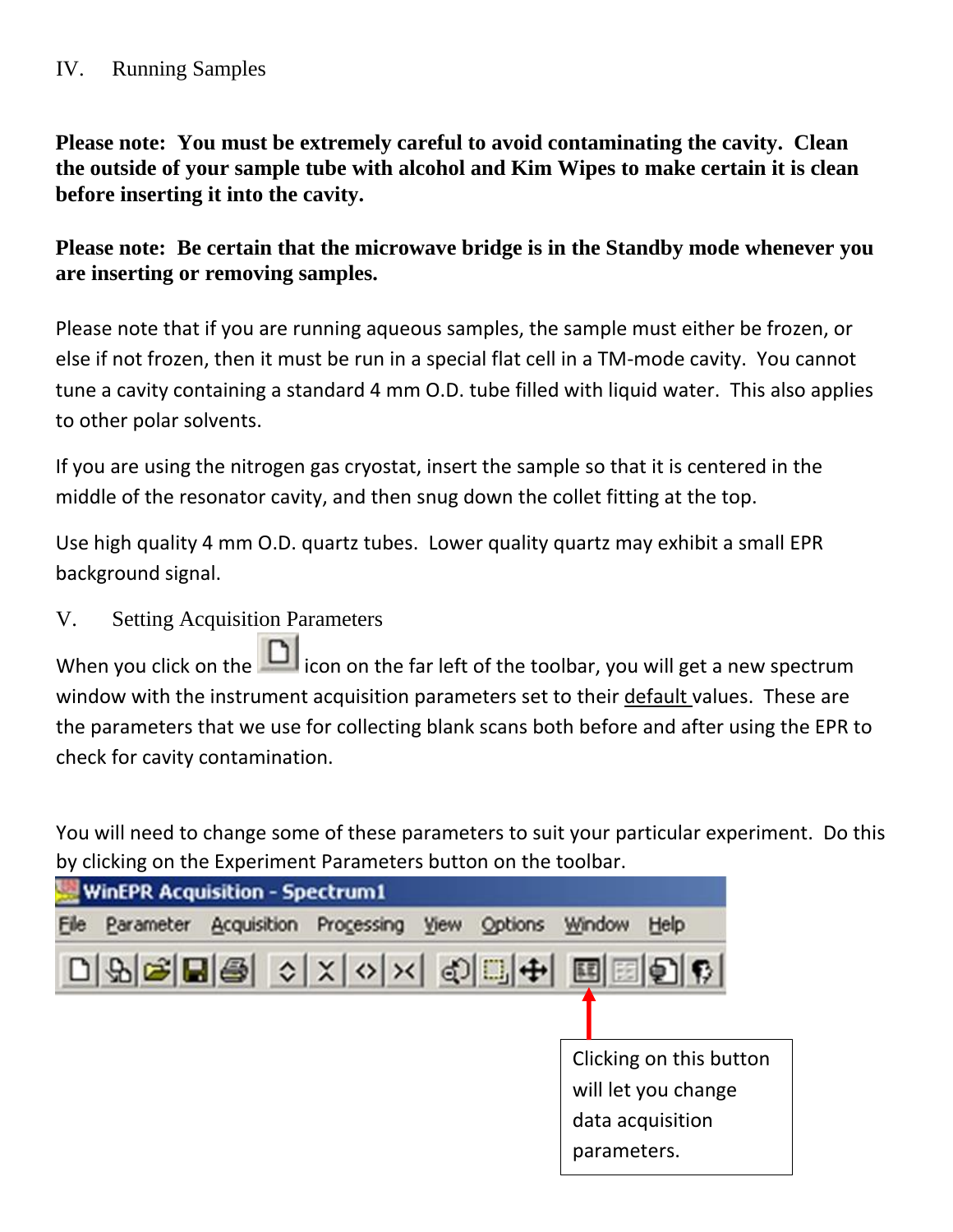This is the parameters window:

| Hall                                            |                              | Signal Channel                                                       |                                                   |                                 |
|-------------------------------------------------|------------------------------|----------------------------------------------------------------------|---------------------------------------------------|---------------------------------|
| $CF(g=2)$<br><b>Center Field</b><br>Sweep Width | 3480.00<br>G<br>4000.00<br>G | Receiver Gain<br>Modulation Frequency<br><b>Modulation Amplitude</b> | $\sqrt{5.02}$ * 10 <sup>5</sup><br>100.00<br>1.00 | $\div$<br>kHz<br>≑<br>G         |
| <b>Static Field</b><br>Microwave Bridge         | 3480.000<br>G                | <b>Modulation Phase</b><br>Offset                                    | 0.00<br>0.00                                      | $\div$<br>deg<br>$\div$<br>$\%$ |
| Frequency<br>Attenuator                         | GHz<br>9.292000<br>dB        | Time Constant<br><b>Conversion Time</b>                              | 10.24<br>40.96                                    | msec<br>msec                    |
| Power<br>Step                                   | 2.02e-003<br>mW<br>dB        | Sweep Time<br>Harmonic                                               | 41.94<br>1                                        | sec<br>$\div$                   |
| Temperature Unit                                |                              |                                                                      |                                                   |                                 |
| Temperature<br>Step                             | Κ<br>1.00<br>κ               | Resolution in X<br>Number of X-Scans                                 | 1024<br>1                                         | ÷<br>$\frac{1}{\tau}$           |
| Goniometer                                      |                              | Resolution in Y                                                      |                                                   |                                 |
| Angle<br>Step                                   | deg<br>1.000<br>deg          | Repetitive Mode                                                      | r                                                 |                                 |

Some parameters you may need to change:

| Center Field:                | Sets the midpoint of the scan in gauss.                      |
|------------------------------|--------------------------------------------------------------|
| Sweep Width:                 | Sets the total length of the scan in gauss.                  |
| <b>Receiver Gain:</b>        | Sets the amplification of the EPR signal. Increasing the     |
|                              | Gain will increase the size of your signal, but if set too   |
|                              | high the signal will be clipped off.                         |
| <b>Modulation Amplitude:</b> | Increasing this parameter will increase the size of weak     |
|                              | signals, but it also increases the distortion of the signal. |
|                              | Please do not exceed 32 gauss of modulation                  |
|                              | amplitude for a 4102-ST cavity, and do not exceed 16         |
|                              | gauss for a 4103-TM cavity. Damage to the cavity will        |
|                              | result!                                                      |
| Time Constant:               | This controls electronic filtering of noise. Making this     |
|                              | value large will filter more noise, but it will also cause   |
|                              | signal distortion if set too high. This should not be set    |
|                              | higher than the conversion time.                             |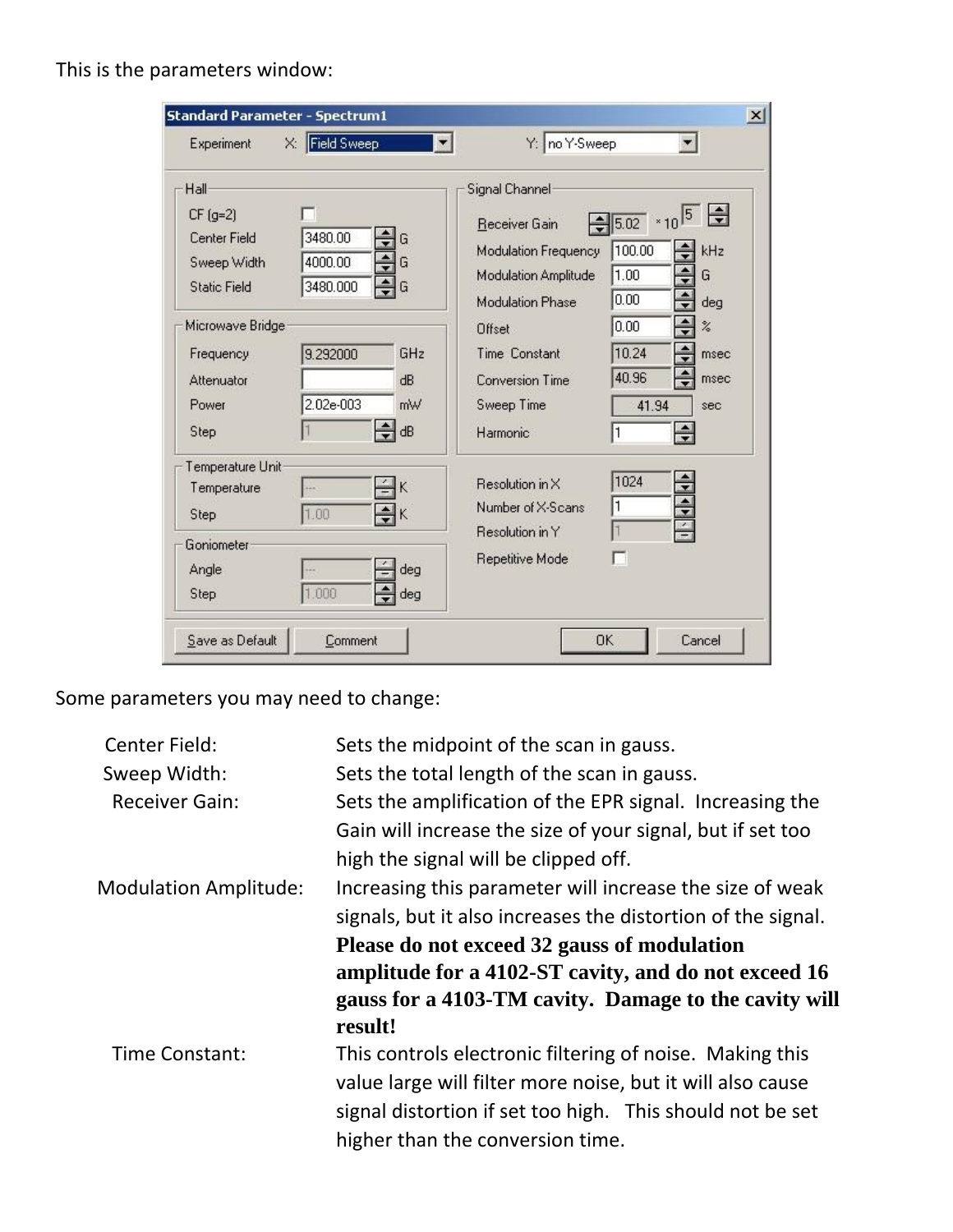| <b>Conversion Time:</b> | This is the time in milliseconds that is spent on each data<br>point. Higher conversion times give better results on<br>noisy and weak signals, but will increase the scan time. |
|-------------------------|----------------------------------------------------------------------------------------------------------------------------------------------------------------------------------|
| Resolution in X:        | This is the number of data points across the total scan.<br>The Conversion Time and the Resolution in X both affect                                                              |
| <b>Number of Scans:</b> | the total scan time.<br>This will determine how many scans are added together.                                                                                                   |
|                         |                                                                                                                                                                                  |

Helpful Tip: Once you have set your acquisition parameters for one sample, you do not need to reset them for each sample if you use the duplicate button **Sout** on the toolbar. If you select an acquisition window and click the duplicate button, you will get a new acquisition window with the same instrument parameters that were in effect for the old window.

|      | <b>WinEPR Acquisition - Spectrum1</b> |                               |                                                      |  |  |  |      |  |  |  |
|------|---------------------------------------|-------------------------------|------------------------------------------------------|--|--|--|------|--|--|--|
| File |                                       |                               | Parameter Acquisition Processing View Options Window |  |  |  | Help |  |  |  |
|      | 미외대리용 여자이저 이미 베르타이 1                  |                               |                                                      |  |  |  |      |  |  |  |
|      |                                       | This is the Duplicate button. |                                                      |  |  |  |      |  |  |  |

Please note that when you acquire an EPR spectrum, it is not automatically saved. If you want to permanently save the data, you need to click on the spectrum window to highlight it. Then do a File, Save As… This will save the spectrum is a format that is readable by the Bruker WinEPR software.

You can also export the spectrum as a text file listing the raw data points. Do this by clicking on File and Export…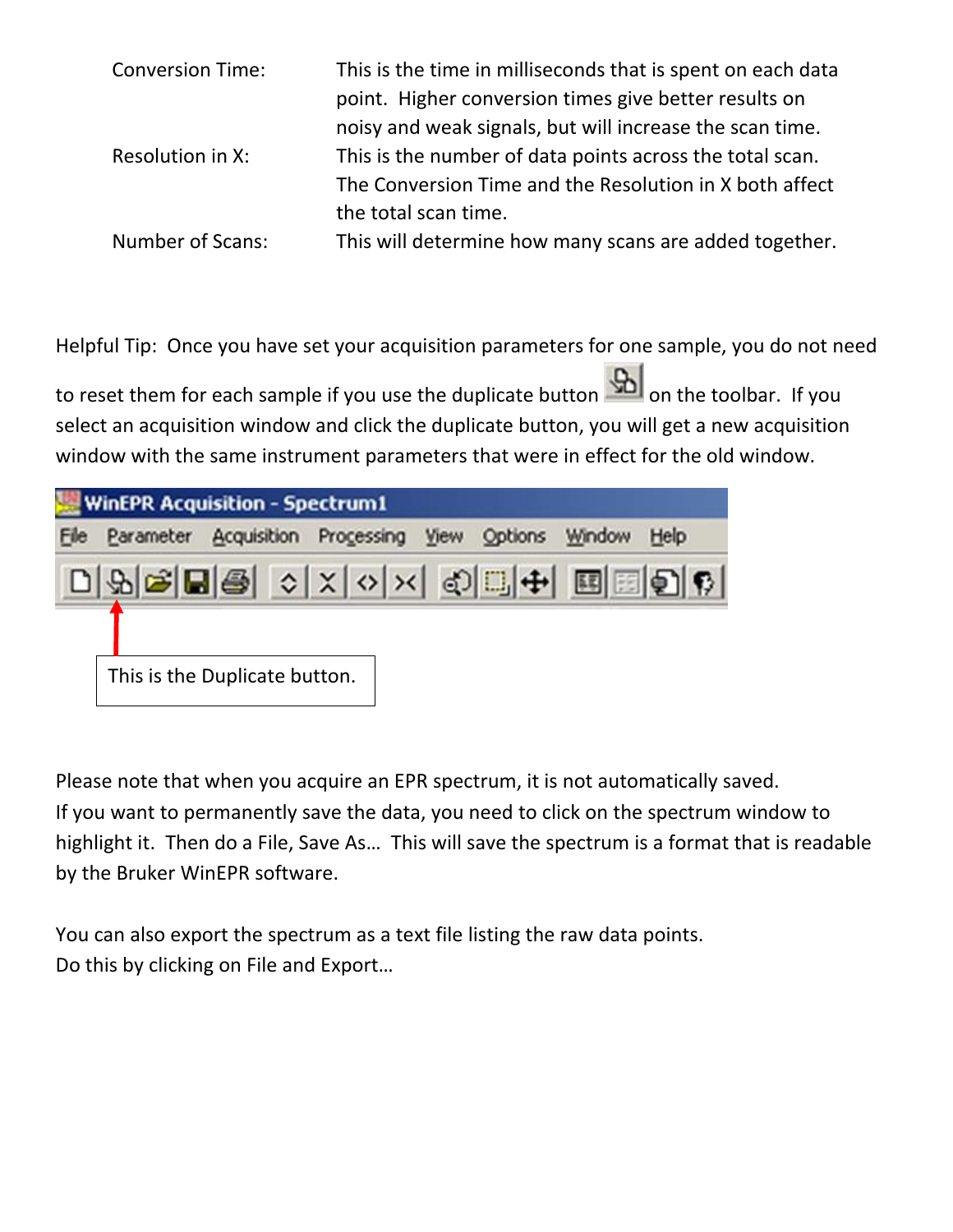## VI. Shutting Down the Instrument

- 1) Run a blank scan to make certain that you have not contaminated the cavity, using the standard default conditions. Please put your name on it and print it out, and put the printout into the tray by the printer.
- 2) Raise the attenuation to 60; put the microwave bridge into the standby mode.
- 3) **Be sure to close the WinEPR data acquisition software. This will close out your account so that you will not be billed for any more time. After the software closes, you should see this message:**



4) Turn off the switch on top of the electronics console.



5) Turn off the magnet current using the red button on the magnet current power supply. Then turn off the "Electric On" button.